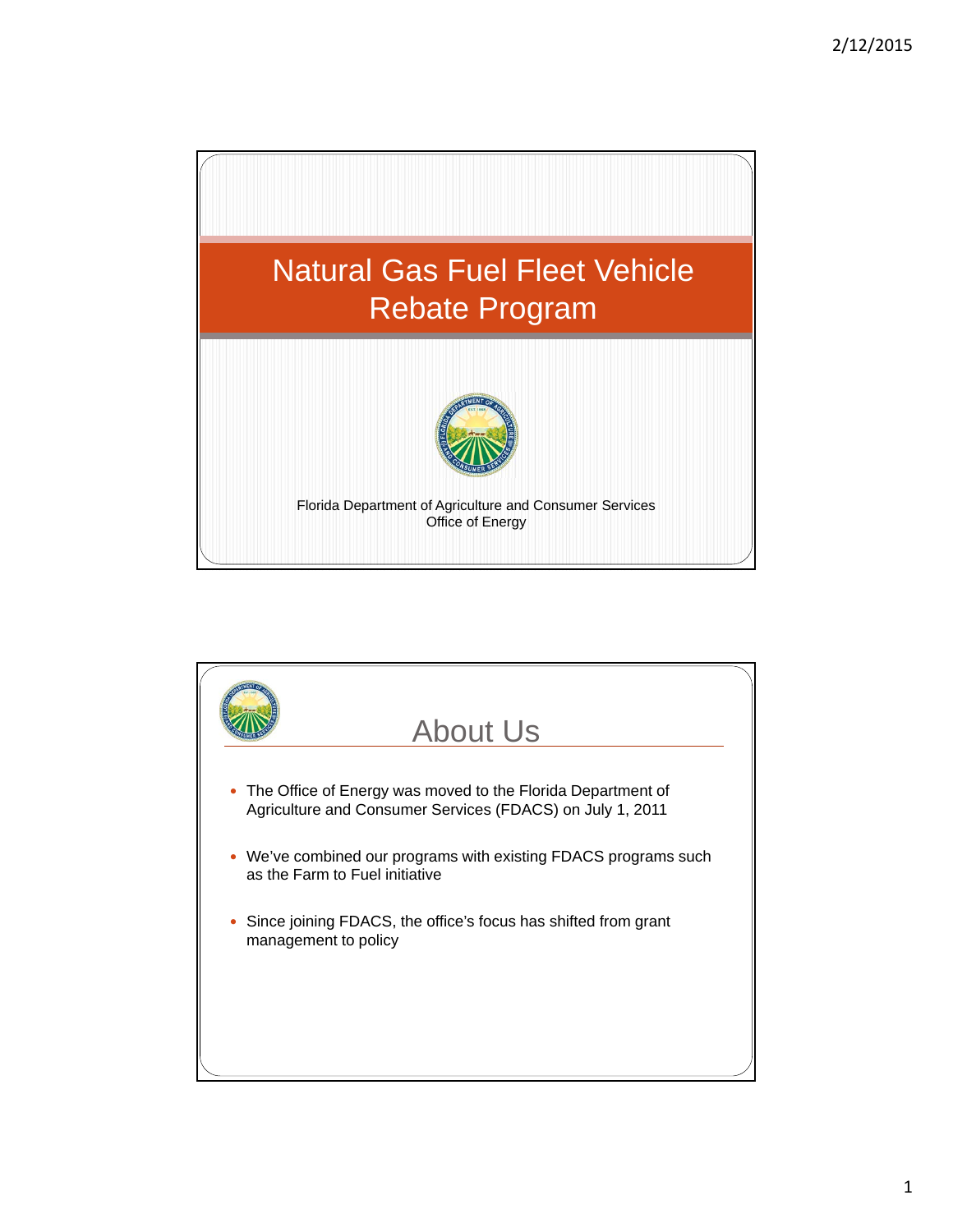

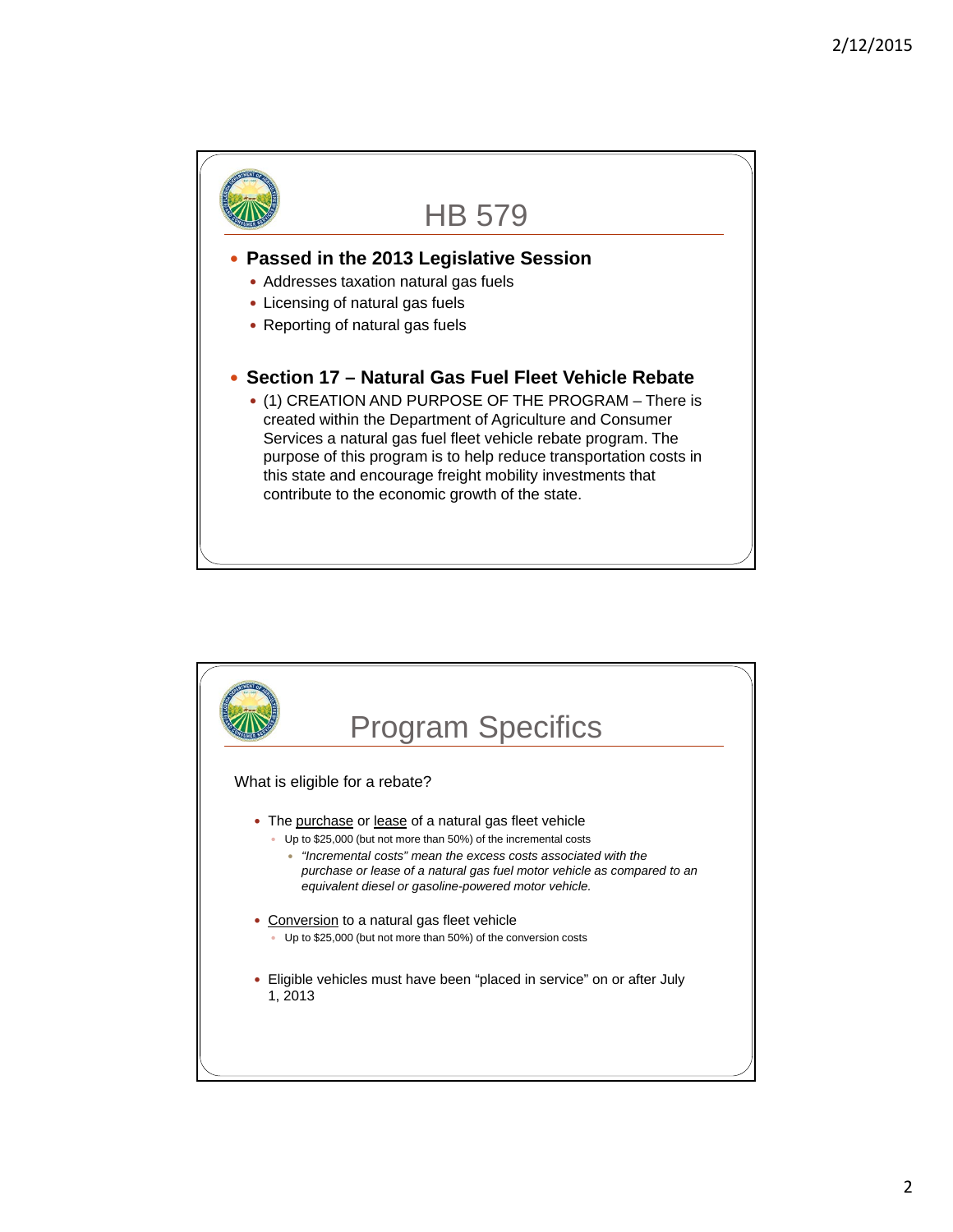

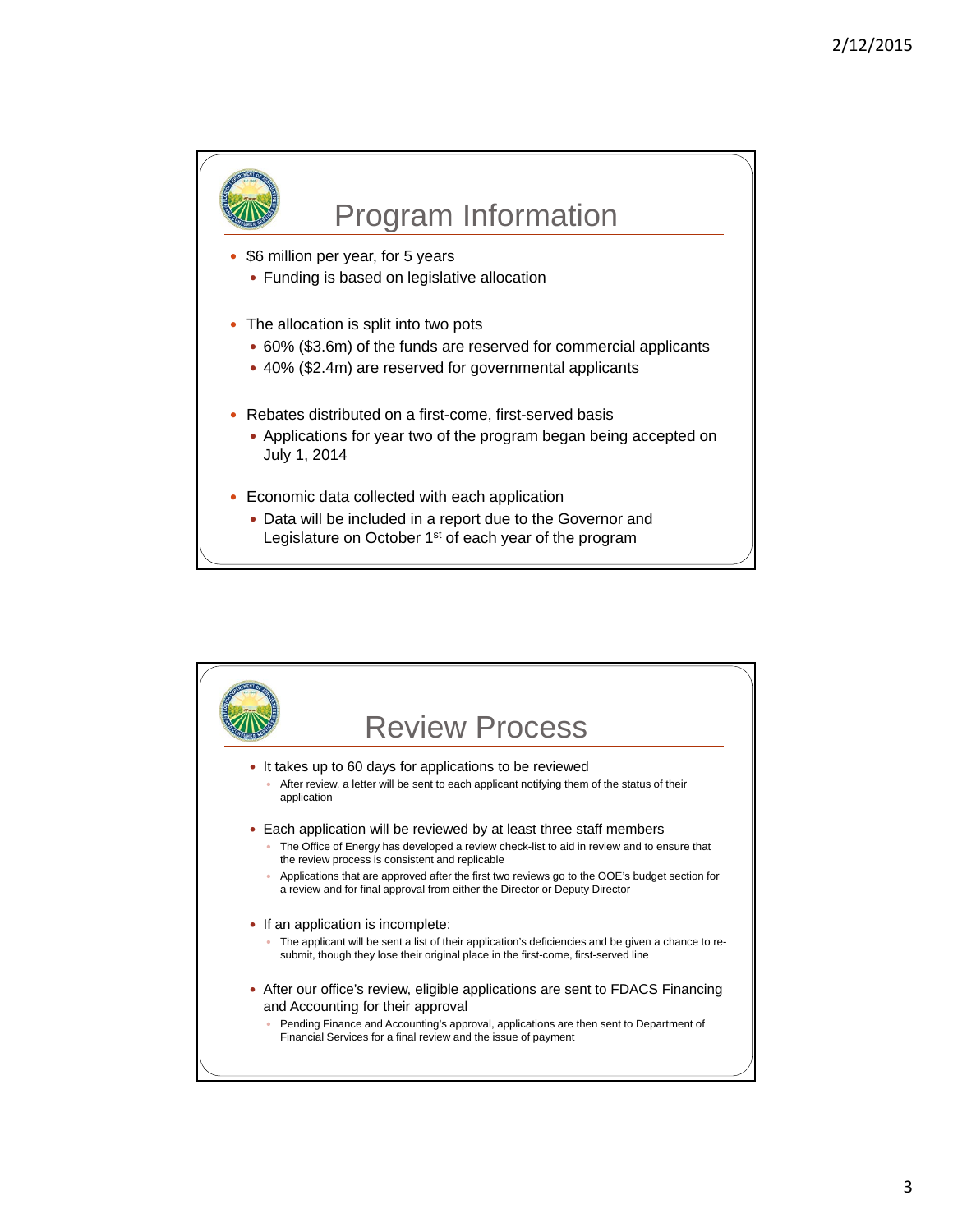

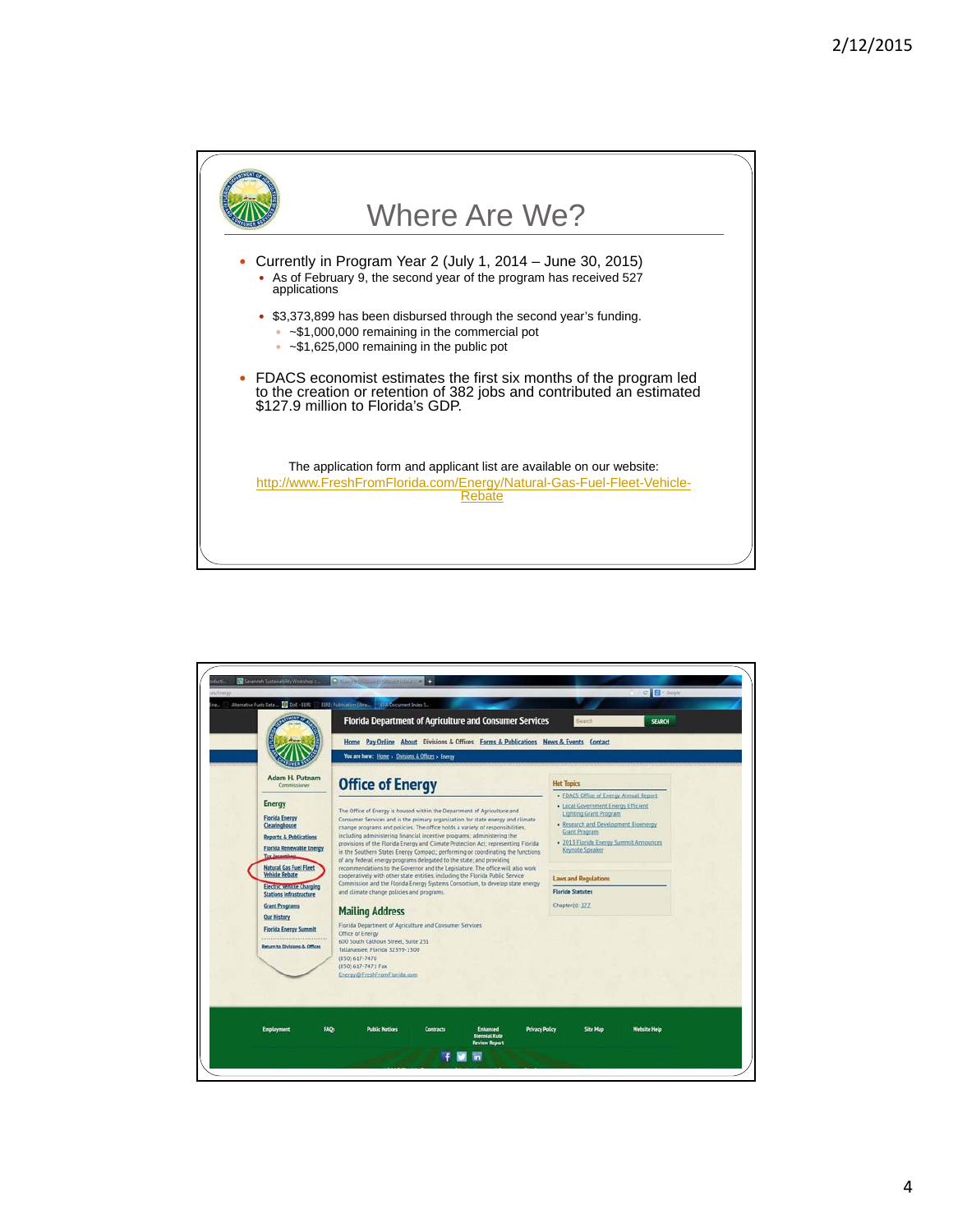

| Florida Department of Agriculture and Consumer Services<br>Office of Energy                                                                                                                                                                                                                                                                                                                                                                                                                                                                        |
|----------------------------------------------------------------------------------------------------------------------------------------------------------------------------------------------------------------------------------------------------------------------------------------------------------------------------------------------------------------------------------------------------------------------------------------------------------------------------------------------------------------------------------------------------|
| NATURAL GAS FUEL FLEET VEHICLE                                                                                                                                                                                                                                                                                                                                                                                                                                                                                                                     |
| <b>ADAM H. PUTNAM</b><br><b>REBATE PROGRAM</b><br><b>COMMISSIONER</b>                                                                                                                                                                                                                                                                                                                                                                                                                                                                              |
| RULE 50-4.001, FLORIDA ADMINISTRATIVE CODE                                                                                                                                                                                                                                                                                                                                                                                                                                                                                                         |
| Applications must be submitted to the Florida Department of Agriculture and Consumer Services, Office of<br>Energy, 600 South Calhoun Street, Suite 251, Tallahassee, Florida 32399-0001, by certified mail or hand-<br>delivery no later than 5:00 P.M. Eastern Standard Time on June 30 of the fiscal year for which this application is<br>to be considered.                                                                                                                                                                                    |
| The Department's ability to authorize rebates pursuant to the Natural Gas Fuel Fleet Vehicle Rebate Program<br>(Program), Section 377.810, Florida Statutes, is contingent upon an annual appropriation by the Legislature of<br>the State of Florida for the specific purpose of funding the Program. In the event of a state revenue shortfall,<br>funding for the Program may be reduced. The Department, in accordance with direction from the Governor<br>and/or Legislature, shall be the final determiner of the availability of any funds. |
| Applicant                                                                                                                                                                                                                                                                                                                                                                                                                                                                                                                                          |
| FEIN/Tax ID Number                                                                                                                                                                                                                                                                                                                                                                                                                                                                                                                                 |
| Authorized Corporate Officer                                                                                                                                                                                                                                                                                                                                                                                                                                                                                                                       |
| <b>Street Address</b>                                                                                                                                                                                                                                                                                                                                                                                                                                                                                                                              |
| Mailing Address (if different)                                                                                                                                                                                                                                                                                                                                                                                                                                                                                                                     |
| <b>Contact Person</b>                                                                                                                                                                                                                                                                                                                                                                                                                                                                                                                              |
| <b>Phone Number</b>                                                                                                                                                                                                                                                                                                                                                                                                                                                                                                                                |
| <b>Email Address</b>                                                                                                                                                                                                                                                                                                                                                                                                                                                                                                                               |
| Under penalty of perjury, I affirm that the information contained in the application and supporting<br>documentation is true and correct, and that the vehicle I am seeking a rebate for has not previously received a<br>Natural Gas Fuel Fleet Vehicle Rebate. I affirm that the vehicle I am seeking a rebate for is in compliance with<br>applicable United States Environmental Protection Agency emission standards.                                                                                                                         |
| Signature of Applicant/Representative<br>Printed Name and Title<br>Date                                                                                                                                                                                                                                                                                                                                                                                                                                                                            |
| FDACS-01976 Rev. 10/13<br>Page 1 of 5                                                                                                                                                                                                                                                                                                                                                                                                                                                                                                              |
|                                                                                                                                                                                                                                                                                                                                                                                                                                                                                                                                                    |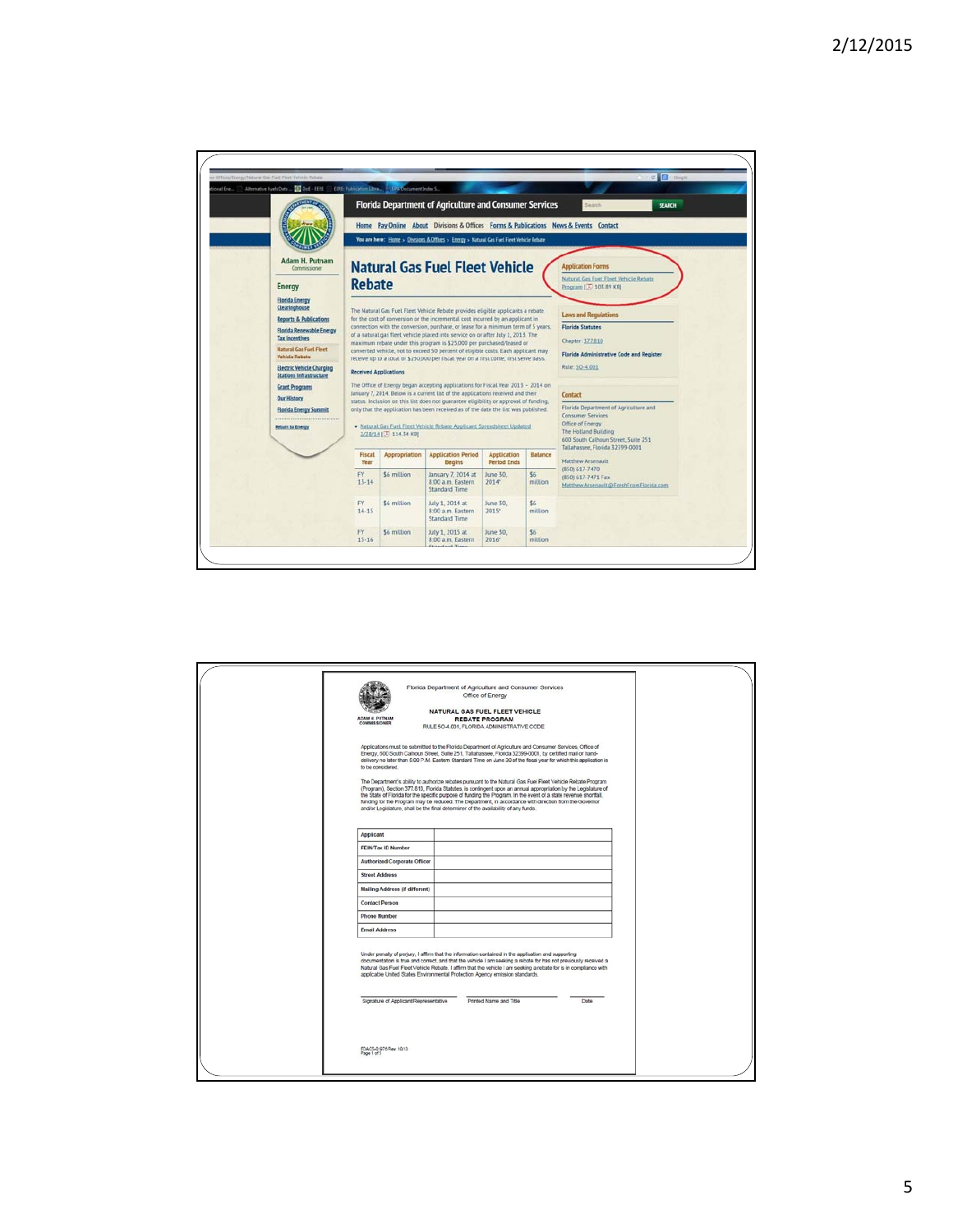| Affidavit                                                                                                                                                                                                                                                       |
|-----------------------------------------------------------------------------------------------------------------------------------------------------------------------------------------------------------------------------------------------------------------|
| Before me, the undersigned authority, this day personally appeared the affant, who being first duly sworn,<br>states from his/her personal knowledge that all information contained in the foregoing application and attached<br>documents is true and correct. |
| Name & Title: $\frac{1}{\sqrt{2\pi} \arctan \rho / \pi \theta}$<br><u> 1989 - Andrea State</u>                                                                                                                                                                  |
| Swom to and Subscribed before me this ______ day of _____________________________                                                                                                                                                                               |
| Notary Public.<br>Notary r www.<br>State of Florida: Notary sprature<br>$\overline{\phantom{a}}$                                                                                                                                                                |
| Personally known or;                                                                                                                                                                                                                                            |
|                                                                                                                                                                                                                                                                 |
| Produced Identification                                                                                                                                                                                                                                         |
|                                                                                                                                                                                                                                                                 |
|                                                                                                                                                                                                                                                                 |
|                                                                                                                                                                                                                                                                 |
|                                                                                                                                                                                                                                                                 |
|                                                                                                                                                                                                                                                                 |
|                                                                                                                                                                                                                                                                 |
| FOR OFFICAL USE ONLY - To be completed by the Office of Energy.<br>Total Amount of Natural Gas Fuel Fleet Vehicle Rebate: \$                                                                                                                                    |
|                                                                                                                                                                                                                                                                 |
| Printed Name and Title<br>OOE Authorizing Signature<br>Date                                                                                                                                                                                                     |
| Date Certification Sent to Applicant: New York Care Control of Sent Library Control of Sent Library Control of Sent Library Control of Sent Library Control of Sent Library Control of Sent Library Control of Sent Library Co                                  |
|                                                                                                                                                                                                                                                                 |
|                                                                                                                                                                                                                                                                 |
|                                                                                                                                                                                                                                                                 |
| FDACS-01976 Rev. 19/13<br>Page 2 of 5                                                                                                                                                                                                                           |
|                                                                                                                                                                                                                                                                 |
|                                                                                                                                                                                                                                                                 |

|                                                                                                           | Type of Natural Gas Vehicle Investment                                                   |                                                        |                                                                                                                                                                                                                                                                                                                                                                               |  |  |
|-----------------------------------------------------------------------------------------------------------|------------------------------------------------------------------------------------------|--------------------------------------------------------|-------------------------------------------------------------------------------------------------------------------------------------------------------------------------------------------------------------------------------------------------------------------------------------------------------------------------------------------------------------------------------|--|--|
| Indicate Natural Gas Investment Type:                                                                     |                                                                                          | Natural Gas Vehicle Conversion                         |                                                                                                                                                                                                                                                                                                                                                                               |  |  |
|                                                                                                           |                                                                                          | Natural Gas Vehicle Purchase                           |                                                                                                                                                                                                                                                                                                                                                                               |  |  |
|                                                                                                           |                                                                                          | Natural Gas Vehicle Lease                              |                                                                                                                                                                                                                                                                                                                                                                               |  |  |
| <b>Type of Applicant:</b>                                                                                 |                                                                                          | Commercial                                             |                                                                                                                                                                                                                                                                                                                                                                               |  |  |
|                                                                                                           |                                                                                          | Government                                             |                                                                                                                                                                                                                                                                                                                                                                               |  |  |
|                                                                                                           | other form of liquefied petroleum gas, compressed natural gas, or liquefied natural gas. | Type of Natural Gas Fuel System                        | "Natural Gao Fuel" is defined by c. 377.810(2)(f), F.S. as any liquefied petroleum gas product, compressed natural gas<br>product, or combination thereof used in a motor vehicle as defined in a 206.01(23), F.S This term includes, but is not<br>limited to, all forms of fuel commonly or commercially known or sold as natural gasoline, butane gas, propane gas, or any |  |  |
|                                                                                                           | Compressed Natural Gas (CNG)                                                             |                                                        |                                                                                                                                                                                                                                                                                                                                                                               |  |  |
| $\Box$ Propane                                                                                            |                                                                                          |                                                        |                                                                                                                                                                                                                                                                                                                                                                               |  |  |
| Indicate Type of Natural Gas Fuel System: [ Other:                                                        |                                                                                          | (indicate type of natural gas fuel)<br>Bi-Fuel System: | (Indicate type of natural gas fuel)                                                                                                                                                                                                                                                                                                                                           |  |  |
|                                                                                                           |                                                                                          |                                                        |                                                                                                                                                                                                                                                                                                                                                                               |  |  |
| Vehicle Information                                                                                       |                                                                                          |                                                        |                                                                                                                                                                                                                                                                                                                                                                               |  |  |
| Vehicle Make:                                                                                             | Vehicle Model:                                                                           | Vehicle Year:                                          | VIN #:                                                                                                                                                                                                                                                                                                                                                                        |  |  |
| <b>Counties Where</b><br>Vehicle is Predominately<br>Fueled:                                              |                                                                                          | <b>County Where</b><br>Vehicle is<br>Licensed:         |                                                                                                                                                                                                                                                                                                                                                                               |  |  |
| Has this vehicle previously received a rebate under<br>the Natural Gas Fuel Fleet Vehicle Rebate Program? |                                                                                          | Yes: $\square$                                         | No: $\Box$                                                                                                                                                                                                                                                                                                                                                                    |  |  |
| FDACS-01976 Rev. 10/13<br>Page 3 of 5                                                                     |                                                                                          |                                                        |                                                                                                                                                                                                                                                                                                                                                                               |  |  |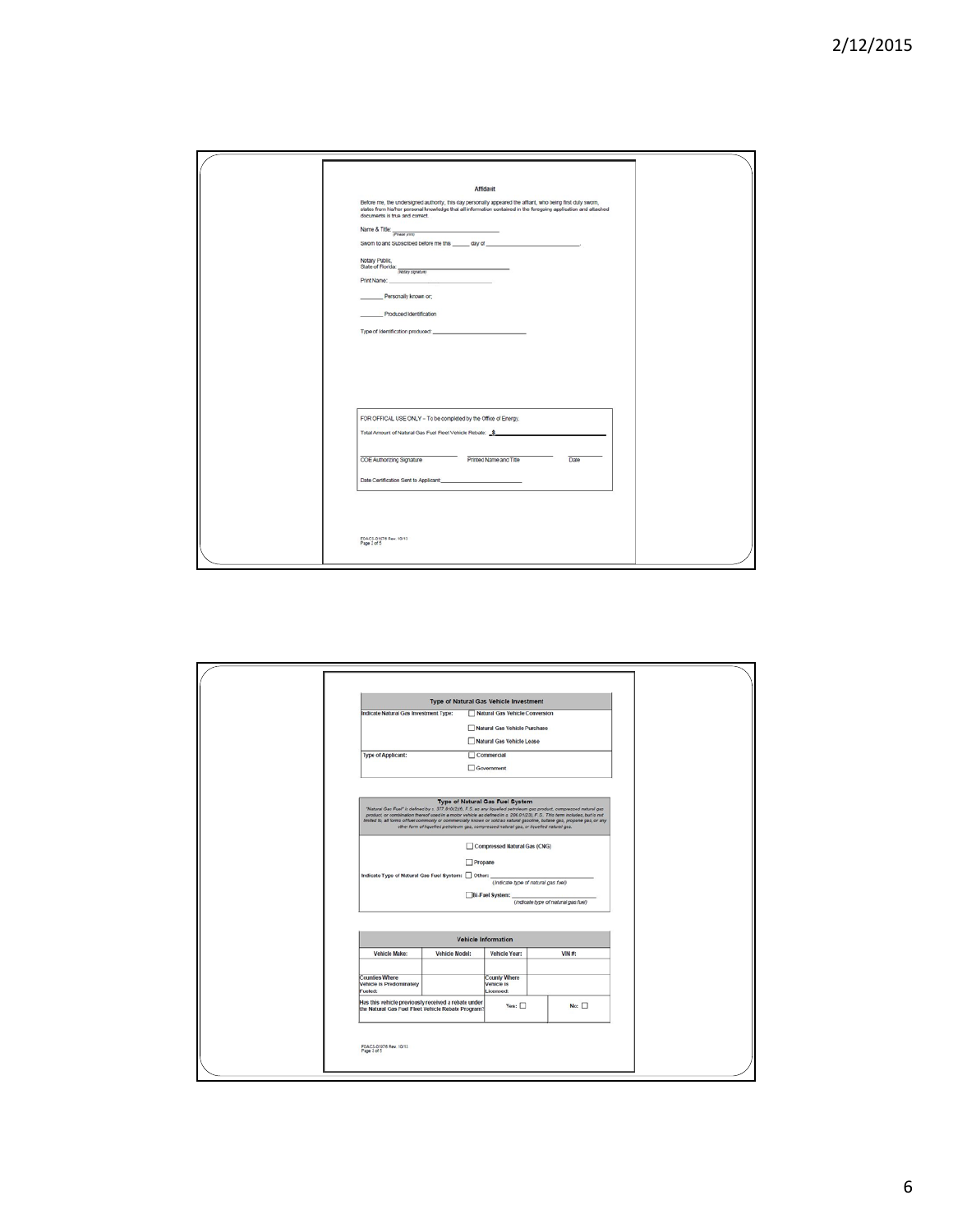|                                                                                                                                                                                                                              | <b>CONVERSION INFORMATION</b>                                                                                                                                                                                                                                                                        |                  |                                                  |        |  |                                |
|------------------------------------------------------------------------------------------------------------------------------------------------------------------------------------------------------------------------------|------------------------------------------------------------------------------------------------------------------------------------------------------------------------------------------------------------------------------------------------------------------------------------------------------|------------------|--------------------------------------------------|--------|--|--------------------------------|
| <b>Conversion Company</b>                                                                                                                                                                                                    |                                                                                                                                                                                                                                                                                                      |                  |                                                  |        |  |                                |
| <b>Address</b>                                                                                                                                                                                                               |                                                                                                                                                                                                                                                                                                      |                  |                                                  |        |  |                                |
| Date of Conversion                                                                                                                                                                                                           |                                                                                                                                                                                                                                                                                                      |                  |                                                  |        |  |                                |
| <b>Conversion Kit Serial Number</b>                                                                                                                                                                                          |                                                                                                                                                                                                                                                                                                      |                  |                                                  |        |  |                                |
| <b>Total Eligible Conversion Costs</b><br>(The excess cost associated with<br>retrofitting a diesel- or gasoline-<br>powered motor vehicle to a natural<br>gas fuel powered motor vehicle.)                                  |                                                                                                                                                                                                                                                                                                      | $x 50\% = $$     | = Amount of rebate<br>request, up to<br>\$25,000 |        |  | One or the other.<br>NOT both. |
|                                                                                                                                                                                                                              | <b>PURCHASE/LEASE INFORMATION</b>                                                                                                                                                                                                                                                                    |                  |                                                  |        |  |                                |
| Seller                                                                                                                                                                                                                       |                                                                                                                                                                                                                                                                                                      |                  |                                                  |        |  |                                |
| <b>Address</b>                                                                                                                                                                                                               |                                                                                                                                                                                                                                                                                                      |                  |                                                  |        |  |                                |
| Date of Purchase'll ease                                                                                                                                                                                                     |                                                                                                                                                                                                                                                                                                      |                  |                                                  |        |  |                                |
| <b>Total Eligible Incremental Costs</b><br>(The excess costs associated with the<br>purchase or lease of a natural gas<br>fuel motor vehicle as compared to an<br>equivalent diesel- or gasoline-<br>powered motor vehicle.) |                                                                                                                                                                                                                                                                                                      | $x 50% = $$      | - Amount of rebate<br>request, up to<br>\$25,000 |        |  |                                |
| Attach the listed supporting documentation, required by a. 377.810, F.S., to this application. Please check each box to                                                                                                      | <b>SUPPORTING DOCUMENTATION</b><br>indicate that the corresponding supporting documentation has been attached to this application.                                                                                                                                                                   |                  |                                                  |        |  |                                |
| A legible photocopy of the purchased/leased or converted vehicle's valid and current registration                                                                                                                            |                                                                                                                                                                                                                                                                                                      |                  |                                                  | □      |  |                                |
| The Vehicle identification Number (VIN) of the purchased/leased or converted vehicle                                                                                                                                         |                                                                                                                                                                                                                                                                                                      |                  |                                                  | П      |  |                                |
| (VEHICLE CONVERSIONS ONLY)                                                                                                                                                                                                   | п<br>A clear and legible photograph of the Vehicle identification Number (VIN) from the vehicle<br>A clear photograph of purchased/leased or converted vehicle (VEH/CLE CONVERSIONS ONLY)<br>п<br>A clear photograph of the natural gas fuel tank system installed on the vehicle (VEHICLE<br>$\Box$ |                  |                                                  |        |  |                                |
|                                                                                                                                                                                                                              |                                                                                                                                                                                                                                                                                                      |                  |                                                  |        |  |                                |
|                                                                                                                                                                                                                              |                                                                                                                                                                                                                                                                                                      |                  |                                                  |        |  |                                |
| CONVERSIONS ONLY!<br>Environmental Protection Agency Certificate of Conformity                                                                                                                                               |                                                                                                                                                                                                                                                                                                      |                  | □                                                |        |  |                                |
| Documentation of the equivalent diesel or gasoline vehicle cost (VEHICLE PURCHASES ONLY)                                                                                                                                     |                                                                                                                                                                                                                                                                                                      | □                |                                                  |        |  |                                |
| Valid and current Weights and Measures Permit pursuant to 531.60, F.S. (TAXI CONVERSIONS<br><b>ONLY!</b>                                                                                                                     |                                                                                                                                                                                                                                                                                                      |                  |                                                  | $\Box$ |  |                                |
| Attach an approved form of invoice and corresponding proof of payment as required by a. 377.810(4)(a), F.S. Please                                                                                                           | <b>INVOICE AND PROOF OF PAYMENT</b><br>check each box to indicate that the corresponding documentation has been attached to this application.                                                                                                                                                        |                  |                                                  |        |  |                                |
| Invoice                                                                                                                                                                                                                      | ┍                                                                                                                                                                                                                                                                                                    | Proof of payment |                                                  | п      |  |                                |

| <b>ECONOMIC DATA</b><br>According to a. 377.810, F.S., applicants must submit a description of the converted or leased/purchased vehicle's economic<br>impact in Florida. Please accompany your projections below with a narrative describing how you arrived at your projections.                                                                                                                         |  |  |  |  |
|------------------------------------------------------------------------------------------------------------------------------------------------------------------------------------------------------------------------------------------------------------------------------------------------------------------------------------------------------------------------------------------------------------|--|--|--|--|
| When making the following projections, please use the following motor fuel equivalent gallon conversions:<br>Compressed natural gas- Gasoline Gallon Equivalent = 5.660 pounds<br>Diesel Gallon Equivalent = 6.312 pounds                                                                                                                                                                                  |  |  |  |  |
| Liquefied natural gas- Gasoline Gallon Equivalent = 5.37 pounds<br>Diesel Gallon Equivalent = 6.06 pounds                                                                                                                                                                                                                                                                                                  |  |  |  |  |
| Liquefied petroleum gas- Gasoline Gallon Equivalent = 1.35 gallons<br>Diesel Gallon Equivalent = 1.50 gallons                                                                                                                                                                                                                                                                                              |  |  |  |  |
| The total dollar value of investment in alternative fuels as a result of the project that is<br>eligible for a Natural Gas Fuel Fleet Vehicle Rebate                                                                                                                                                                                                                                                       |  |  |  |  |
| The projected amount of gasoline/diesel saved as a result of the vehicle purchase/lease<br>or conversion (In gallons per year saved)                                                                                                                                                                                                                                                                       |  |  |  |  |
| The projected amount of money saved as a result of the vehicle purchase/lease or<br>conversion (In dollars per year saved)                                                                                                                                                                                                                                                                                 |  |  |  |  |
| Economic Data Narrative: Please use the space below (or attach separate page(s) to the application) to<br>describe how the projected economic data was calculated. For more information on what economic data is<br>required, please see Rule 50-4.001(4), F.A.C.                                                                                                                                          |  |  |  |  |
|                                                                                                                                                                                                                                                                                                                                                                                                            |  |  |  |  |
|                                                                                                                                                                                                                                                                                                                                                                                                            |  |  |  |  |
|                                                                                                                                                                                                                                                                                                                                                                                                            |  |  |  |  |
|                                                                                                                                                                                                                                                                                                                                                                                                            |  |  |  |  |
|                                                                                                                                                                                                                                                                                                                                                                                                            |  |  |  |  |
|                                                                                                                                                                                                                                                                                                                                                                                                            |  |  |  |  |
|                                                                                                                                                                                                                                                                                                                                                                                                            |  |  |  |  |
| Legible copies of the documents, in place of originals, will be accepted. If the Florida Department of Agriculture<br>and Consumer Services, Office of Energy, determines the supporting documentation is illegible, the<br>application will be determined incomplete. Incomplete applications submitted to the department will not secure<br>a place in the first-come, first-served application process. |  |  |  |  |
| FDACS-01976 Rev. 10/13<br>Page 5 of 5                                                                                                                                                                                                                                                                                                                                                                      |  |  |  |  |
|                                                                                                                                                                                                                                                                                                                                                                                                            |  |  |  |  |